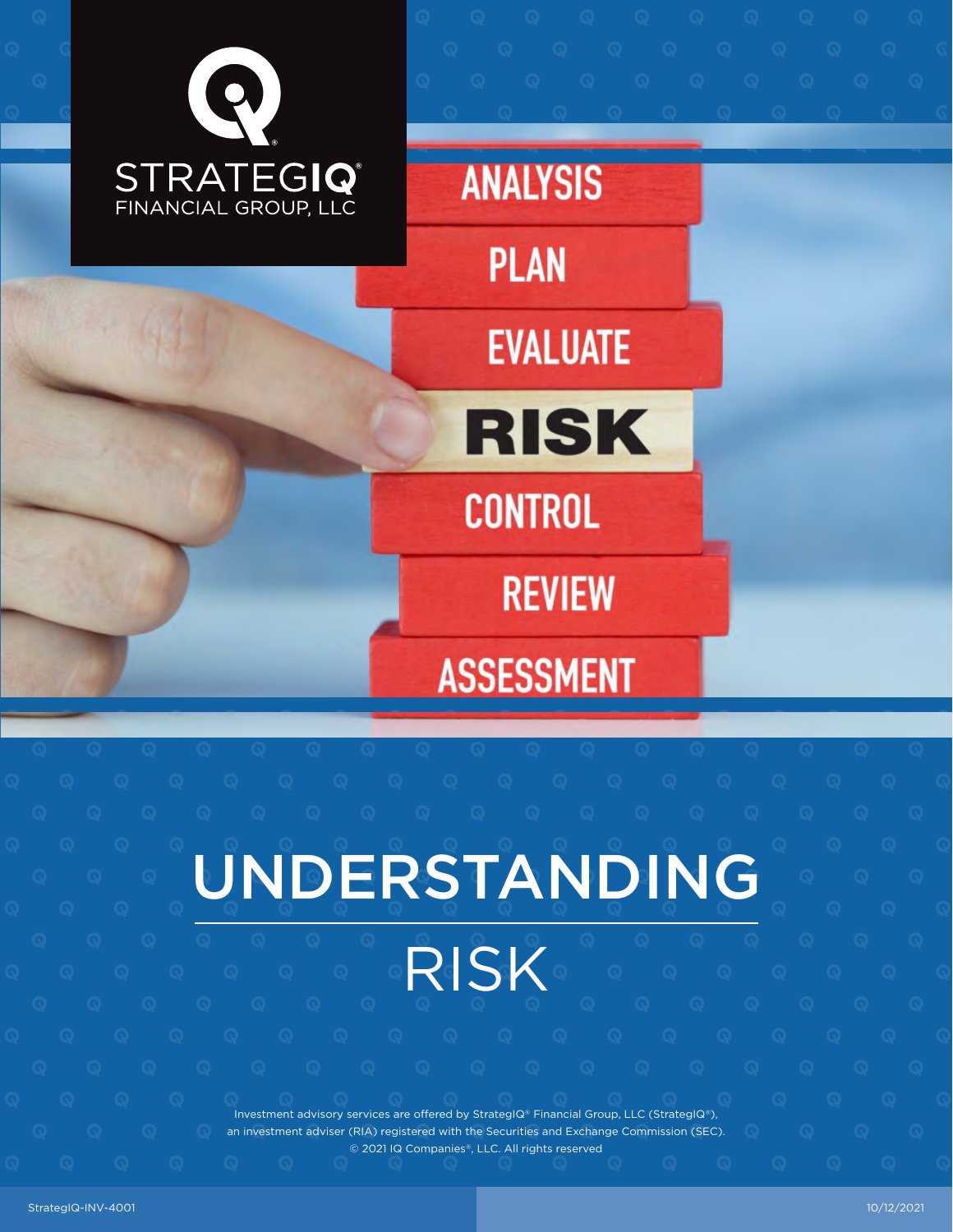



*Few terms in personal finance are as important, or used as frequently, as "risk." Nevertheless, few terms are as imprecisely defined. Generally, when financial advisors or the media talk about investment risk, their focus is on the historical price volatility of the asset or investment under discussion.*

Advisors label as aggressive or risky an investment that has been prone to wild price gyrations in the past. The presumed uncertainty and unpredictability of this investment's future performance is perceived as risk. Assets characterized by prices that historically have moved within a narrower range of peaks and valleys are considered more conservative. Unfortunately, this explanation is seldom offered, so it is often not clear that the volatility yardstick is being used to measure risk.

Before exploring risk in more formal terms, a few observations are worthwhile. On a practical level, we can say that risk is the chance that your investment will provide lower returns than expected or even a loss of your entire investment. You probably also are concerned about the chance of not meeting your investment goals. After all, you are investing now so you can do something later (for example, pay for college or retire comfortably). Every investment carries some degree of risk, including the possible loss of principal, and there can be no guarantee that any investment strategy will be successful. That's why it makes sense to understand the kinds of risk as well as the extent of risk that you choose to take, and to learn ways to manage it.

## **What you probably already know about risk**

Even though you might never have thought about the subject, you're probably already familiar with many kinds of risk from life experiences. For example, it makes sense that a scandal or lawsuit that involves a particular company will likely cause a drop in the price of that company's stock, at least temporarily. If one car company hits a home run with a new model, that might be bad news for competing automakers. In contrast, an overall economic slowdown and stock market decline might hurt most companies and their stock prices, not just in one industry. However, there are many different types of risk to be aware of. Volatility is a good place to begin as we examine the elements of risk in more detail.

## **What makes volatility risky?**

Suppose that you had invested \$10,000 in each of two mutual funds 20 years ago, and that both funds produced average annual returns of 10 percent. Imagine further that one of these hypothetical funds, Steady Freddy, returned exactly 10 percent every single year. The annual return of the second fund, Jekyll & Hyde, alternated — 5 percent one year, 15 percent the next, 5 percent again in the third year, and so on. What would these two investments be worth at the end of the 20 years?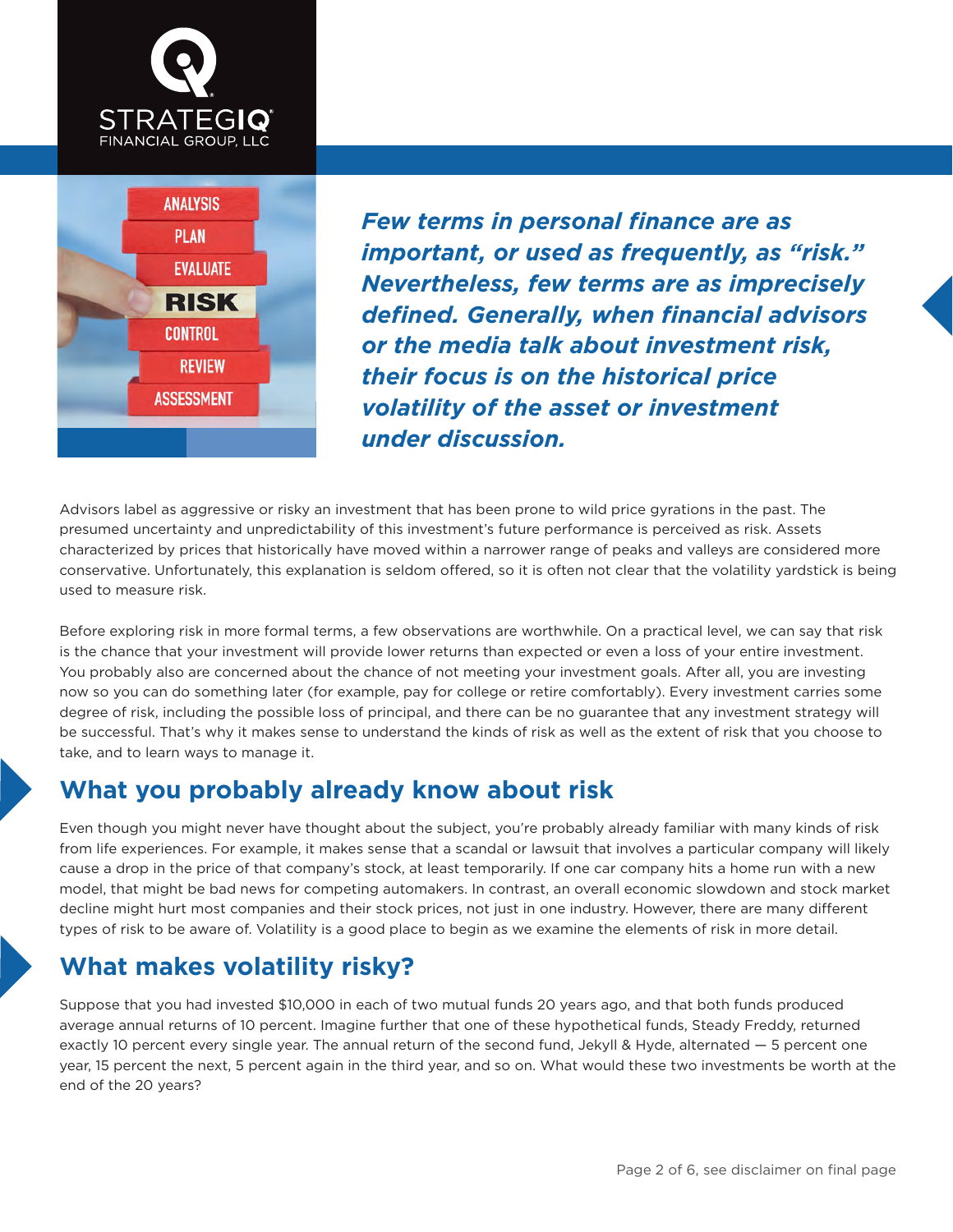



It seems obvious that if the average annual returns of two investments are identical, their final values will be, too. But this is a case where intuition is wrong. If you plot the 20-year investment returns in this example on a graph, you'll see that Steady Freddy's final value is over \$2,000 more than that from the variable returns of Jekyll & Hyde. The shortfall gets much worse if you widen the annual variations (e.g., plus-or-minus 15 percent, instead of plusor-minus 5 percent). This example illustrates one of the effects of investment price volatility: Short-term fluctuations in returns are a drag on long-term growth.

*Note: This is a hypothetical example and does not reflect the performance of any specific investment. This example assumes the reinvestment of all earnings and does not consider taxes or transaction costs.*

Although past performance is no guarantee of future results, historically the negative effect of short-term price fluctuations has been reduced by holding investments over longer periods. But counting on a longer holding period means that some additional planning is called for. You should not invest funds that will soon be needed into a volatile investment. Otherwise, you might be forced to sell the investment to raise cash at a time when the investment is at a loss.

### **Other types of risk**

#### **Here are a few of the many different types of risk:**

- **• Market risk:** This refers to the possibility that an investment will lose value because of a general decline in financial markets, due to one or more economic, political, or other factors.
- **• Inflation risk:** Sometimes known as purchasing power risk, this refers to the possibility that prices will rise in the economy as a whole, so your ability to purchase goods and services would decline. For instance, your investment might yield a 6 percent return, but if the inflation rate rises to double digits, the invested dollars that you got back would buy less than the same dollars today. Inflation risk is often overlooked by fixed income investors who shun the volatility of the stock market completely.
- **•** Interest rate risk: This relates to increases or decreases in prevailing interest rates and the resulting price fluctuation of an investment, particularly bonds. There is an inverse relationship between bond prices and interest rates. As interest rates rise, the price of bonds falls; as interest rates fall, bond prices tend to rise. If you need to sell your bond before it matures and your principal is returned, you run the risk of loss of principal if interest rates are higher than when you purchased the bond.
- **• Reinvestment rate risk:** This refers to the possibility that funds might have to be reinvested at a lower rate of return than that offered by the original investment. For example, a five-year, 3.75 percent bond might mature at a time when an equivalent new bond pays just 3 percent. Such differences can in turn affect the yield of a bond fund.
- **• Default risk (credit risk):** This refers to the risk that a bond issuer will not be able to pay its bondholders interest or repay principal.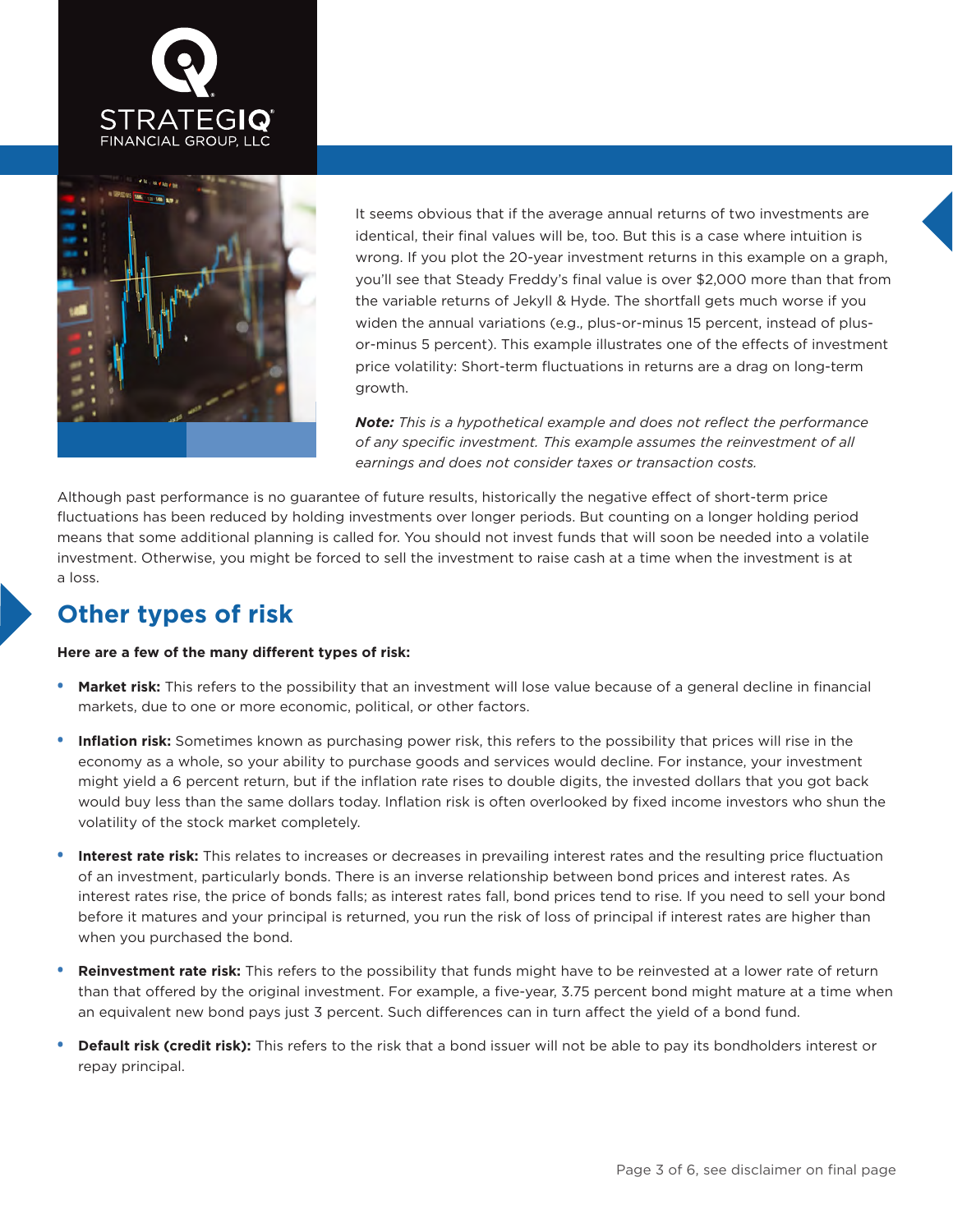



- **• Liquidity risk:** This refers to how easily your investments can be converted to cash. Occasionally (and more precisely), the foregoing definition is modified to mean how easily your investments can be converted to cash without significant loss of principal.
- **• Political risk:** This refers to the possibility that new legislation or changes in foreign governments will adversely affect companies you invest in or financial markets overseas.
- **• Currency risk (for those making international investments):** This refers to the possibility that the fluctuating rates of exchange between U.S. and foreign currencies will negatively affect the value of your foreign investment, as measured in U.S. dollars.

### **The relationship between risk and reward**

In general, the more risk you're willing to take on (whatever type and however defined), the higher your potential returns, as well as potential losses. This proposition is probably familiar and makes sense to most of us. It is simply a fact of life — no sensible person would make a higher-risk, rather than lower-risk, investment without the prospect of receiving a higher return. That is the tradeoff. Your goal is to maximize returns without taking on an inappropriate level or type of risk.

### **Understanding your own tolerance for risk**

The concept of risk tolerance is twofold. First, it refers to your personal desire to assume risk and your comfort level with doing so. This assumes that risk is relative to your own personality and feelings about taking chances. If you find that you can't sleep at night because you're worrying about your investments, you may have assumed too much risk. Second, your risk tolerance is affected by your financial ability to cope with the possibility of loss, which is influenced by your age, stage in life, how soon you'll need the money, your investment objectives, and your financial goals. If you're investing for retirement and you're 35 years old, you may be able to endure more risk than someone who is 10 years into retirement, because you have a longer time frame before you will need the money. With 30 years to build a nest egg, your investments have more time to ride out short-term fluctuations in hopes of a greater long-term return.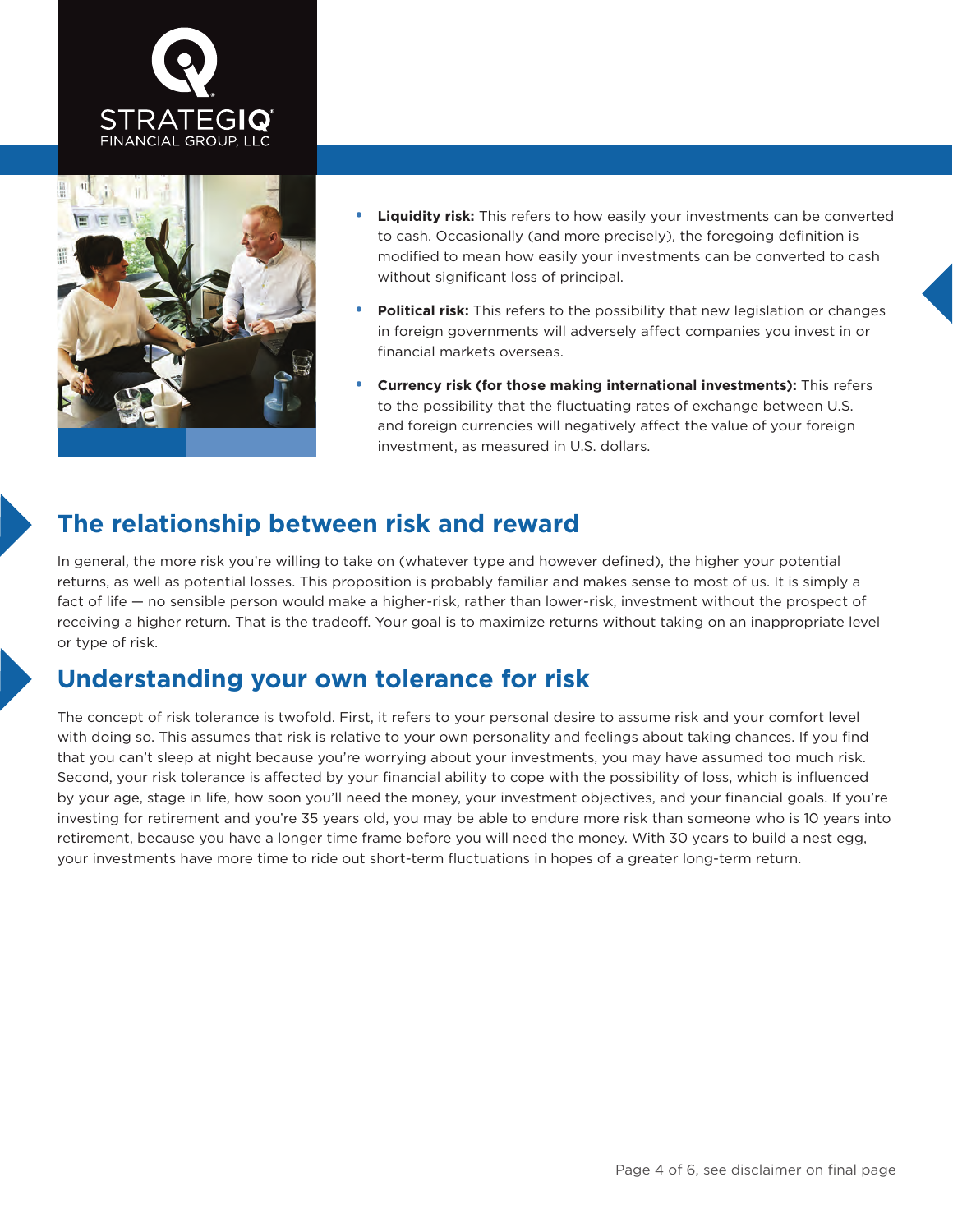



# **Reducing risk through diversification**

Don't put all your eggs in one basket. You can potentially help offset the risk of any one investment by spreading your money among several asset classes. Diversification strategies take advantage of the fact that forces in the markets do not normally influence all types or classes of investment assets at the same time or in the same way (though there are often short-term exceptions). Swings in overall portfolio return can potentially be moderated by diversifying your investments among assets that are not highly correlated — i.e., assets whose values may behave very differently from one another. In a slowing economy, for example, stock prices might be going down or sideways, but if interest rates are falling at the same time, the price of bonds likely would rise. Diversification cannot guarantee a profit or ensure against a potential loss, but it can help you manage the level and types of risk you face.

In addition to diversifying among asset classes, you can diversify within an asset class. For example, the stocks of large, well-established companies may behave somewhat differently than stocks of small companies that are growing rapidly but that also may be more volatile. A bond investor can diversify among Treasury securities, more risky corporate securities, and municipal bonds, to name a few. Diversifying within an asset class helps reduce the impact on your portfolio of any one particular type of stock, bond, or mutual fund.

# **Evaluating risk: where to find information about investments**

You should become fully informed about an investment product before making a decision. There are numerous sources of information. In addition to the information available from the company offering an investment — for example, the prospectus of a mutual fund — you can find information in third-party business and financial publications and websites, as well as annual and other periodic financial reports. The Securities and Exchange Commission (SEC) also can supply information.

Third-party business and financial publications can provide credit ratings, news stories, and financial information about a company. For mutual funds, third-party sources provide information such as ratings, financial analysis, and comparative performance relative to peers.

*Note: Before investing in a mutual fund, carefully consider its investment objectives, risks, fees and expenses, which can be found in the prospectus available from the fund; read it and consider it carefully before investing.*